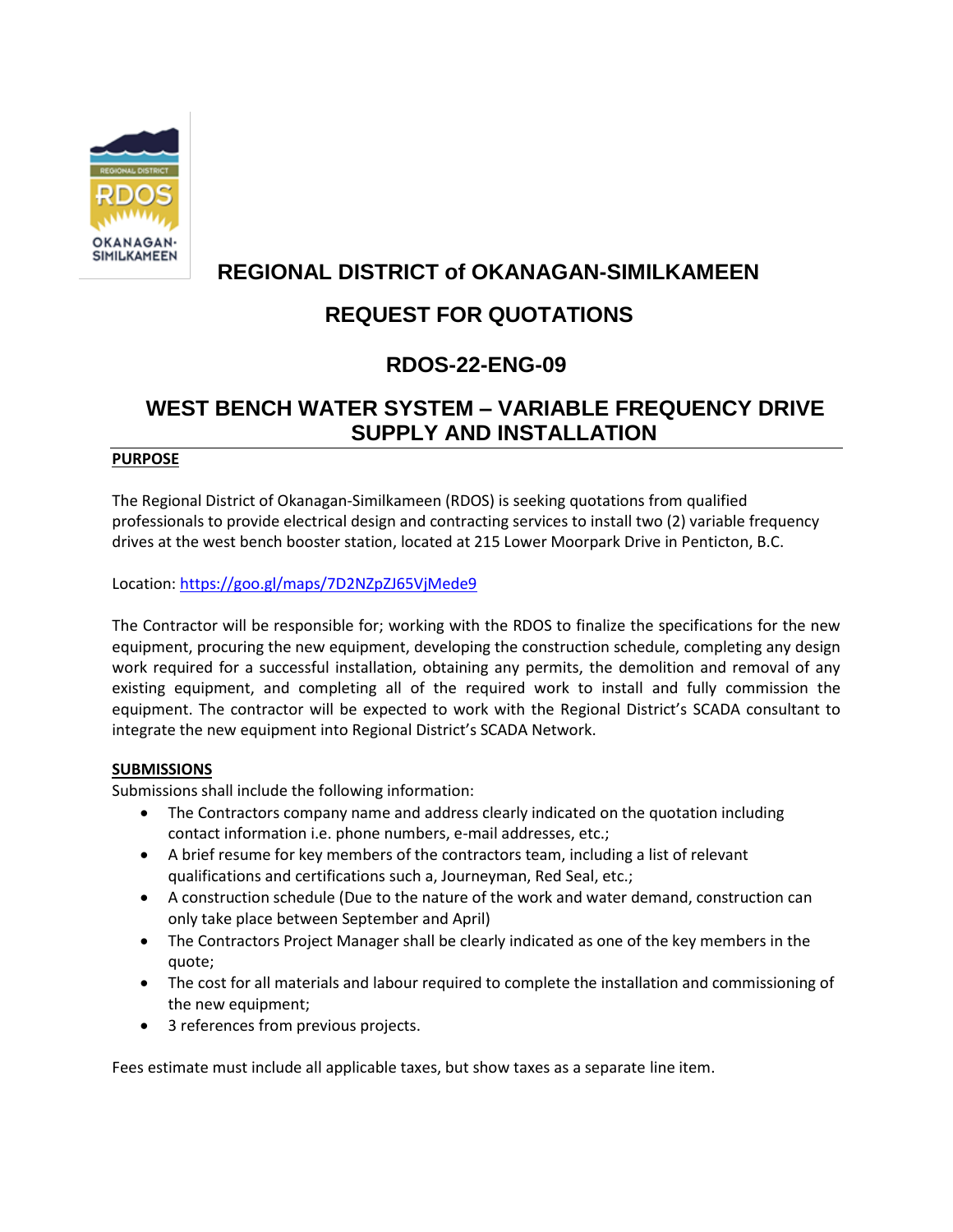#### **INSPECTION OF SITE**

Prior to submitting a quote, it is strongly recommended that contractors tour the worksite to make sure they understand the full scope of the project. The RDOS will open up the site and allow contractors access on:

**Time and Date**: 10:00 am, Thursday, June 16th, 2022 **Location:** West Bench booster Station, 215 Lower Moorpark Drive, Penticton, B.C **Google maps directions**: <https://goo.gl/maps/iLvQjj6YScEhX3dZA>

#### **BACKGROUND DOCUMENTS**

To aid contractors in the developing their quotes the RDOS has made background documents from site including some as built documentation and pictures available on their Own Cloud site:

Link to Own Cloud: [West Bench Booster Station Background Documents](https://file.rdos.bc.ca/index.php/s/YC68RLn8GFvBkkA)

#### **CLOSING TIME**

Quotations and information received up to the following closing time:

#### **Thursday, July 7th at 2:00PM**

Proponents may submit an email quotation, a hard copy quotation or both.

Emailed quotations accepted at [engineering@rdos.bc.ca.](mailto:engineering@rdos.bc.ca)

Hard copy quotations to be sent to:

Public Works Department – Engineering Services Attention: Shane Fenske Regional District of Okanagan-Similkameen 101 Martin Street, Penticton, B.C. V2A 5J9

The lowest or any quotation will not necessarily be accepted. The Regional District reserves the right to waive formalities in or reject any or all quotations, or accept the quotation deemed most favorable in the interest of the Regional District, having regard to the price, timeline, capacity, equipment and qualifications offered.

The Regional District shall not be obligated in any manner to any proponent whatsoever until a written contracting services agreement has been duly executed relating to an approved submission.

All questions pertaining to the scope of the project should be directed, in writing, to:

Shane Fenske, Engineering Technologist, (250) 490-4117, [sfenske@rdos.bc.ca](mailto:sfenske@rdos.bc.ca)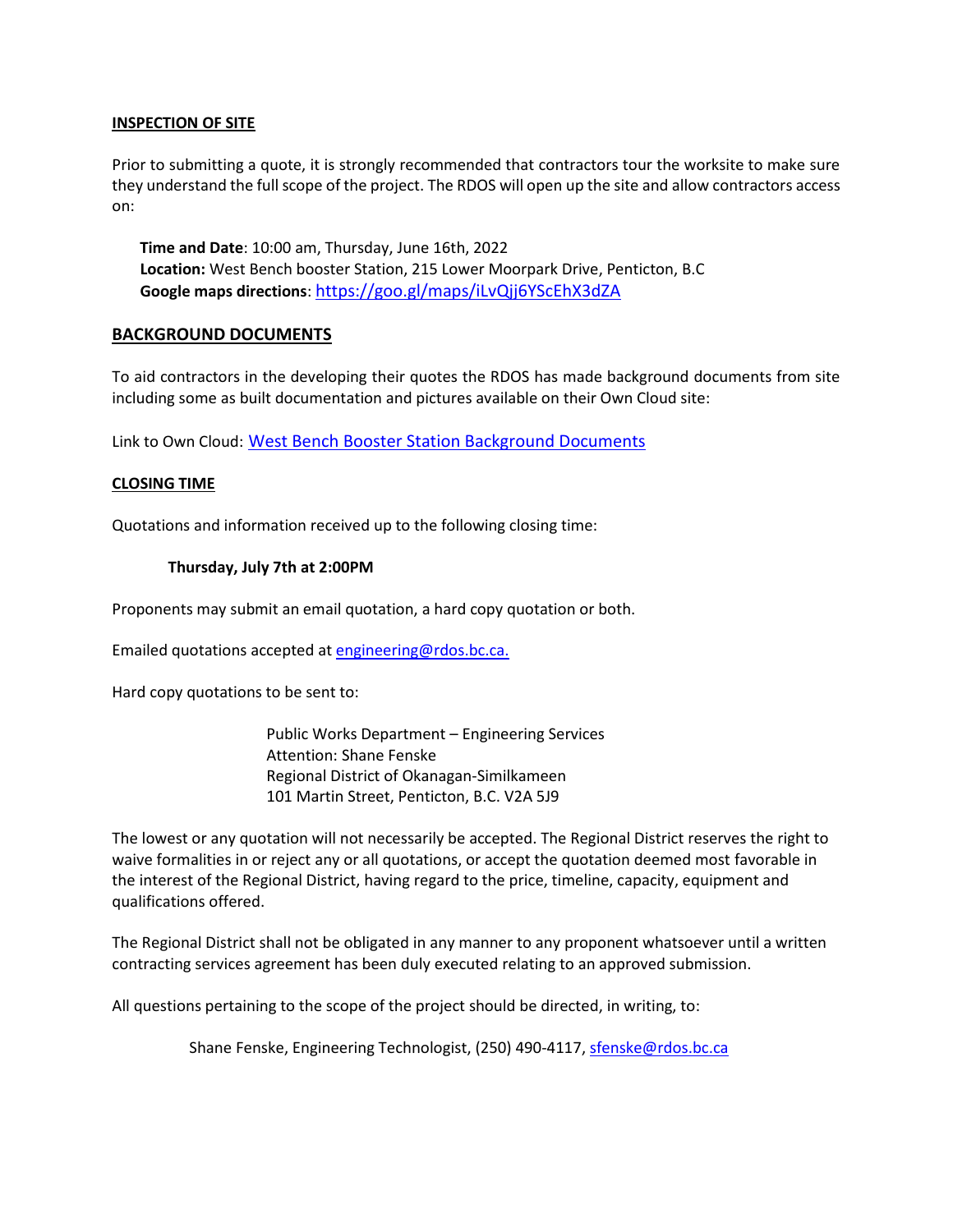## **REGIONAL DISTRICT OF OKANAGAN-SIMILKAMEEN FEE BREAKDOWN STRUCTURE WEST BENCH BOOSTER STATION – VFD SUPPLY AND INSTALLATION**

| <b>SCOPE</b>                                             | <b>DETAILS</b>                                                                                   | <b>FEE</b> |
|----------------------------------------------------------|--------------------------------------------------------------------------------------------------|------------|
| 5.1.1 Supply 2 new VFDs for 60hp<br>pumps                | Costs to Supply, deliver, ship, etc. the<br>new equipment.                                       |            |
|                                                          |                                                                                                  |            |
| 5.1.2. Demolition and Removal of                         | Costs associated with the removal of                                                             |            |
| existing equipment as required.                          | existing equipment to make room for<br>the new VFDs.                                             |            |
| 5.1.3. Installation of the new VFDs                      | All costs associated with the<br>installation of the new VFDs including<br>wiring, permits, etc. |            |
| 5.1.4. Comissioning of the new<br>equipment              | Assume a half day (4 hours) of<br>commissioning work.                                            |            |
| 5.1.5 Project management and<br><b>Engineering costs</b> | Project Management, meetings,<br>design, etc.                                                    |            |
|                                                          |                                                                                                  |            |
|                                                          |                                                                                                  |            |
| <b>Taxes</b>                                             | GST (5%)                                                                                         |            |
|                                                          | <b>Total Fee</b>                                                                                 |            |

## **NAME OF COMPANY SUBMITTING PROPOSAL:**

## **NOTE: PROPONENTS MUST SUBMIT THIS COMPLETED FORM AS PART OF THEIR PROPOSAL. PROPONENTS MAY EXPAND ON THE DETAILS OF THEIR FEE ESTIMATE IN THEIR PRPOSALS.**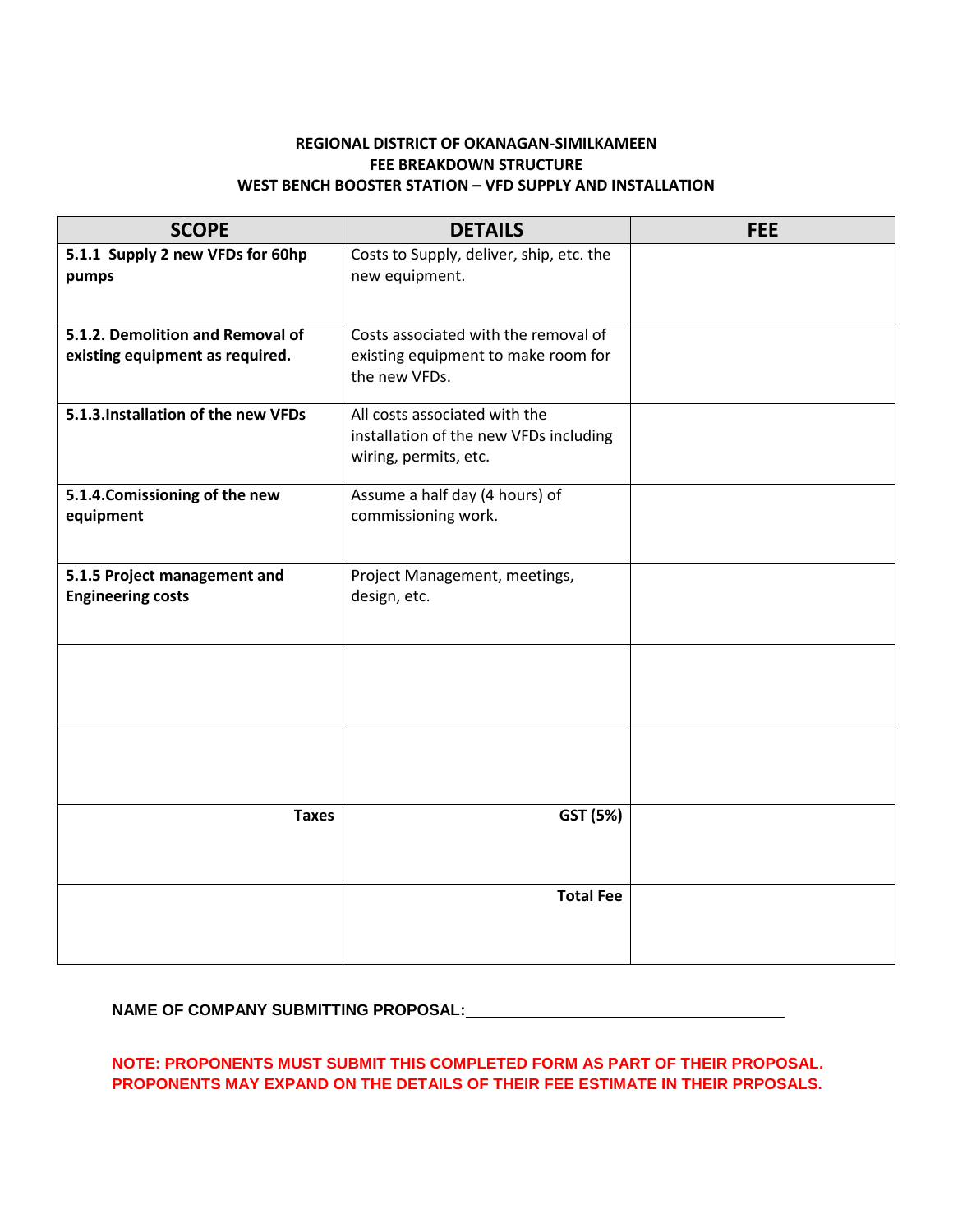# **SAMPLE CONTRACTING SERVICES AGREEMENT**

THIS AGREEMENT made the - day of \_\_\_, 2022

BETWEEN:

## **REGIONAL DISTRICT OF OKANAGAN-SIMILKAMEEN**

101 Martin Street Penticton, British Columbia, V2A 5J9

(hereinafter called the "Regional District")

OF THE FIRST PART

AND :

## **Contractor**

(hereinafter called the "Contractor")

OF THE SECOND PART

WHEREAS the Contractor has agreed to provide certain professional services to the Regional District in connection with a certain project described as follows:

**Installation of 2 new Variable Frequency Drives (VFDs) for the 2 (two) 60 (sixty) horsepower pumps at the West Bench booster station and associated work as detailed in "Schedule A" of the contracting Services Agreement.** 

AND WHEREAS the parties hereto wish to set out herein their respective rights and obligations.

NOW THEREFORE, the Regional District and the Contractor in consideration of their mutual rights and obligations as hereinafter set forth do hereby agree as follows:

## **Article 1 Contractor's Duties**

- 1.1 The Contractor shall provide to the Regional District all services set out in the Request for Quotations (attached hereto as "Schedule A") and the Contractor's Quote (attached hereto as Schedule "B"), both of which form part of this agreement.
- 1.2 In performing the Services under this Agreement, the Contractor shall, at all times, act in the best interests of the Regional District and exercise that degree of professional skill, care and diligence required according to the generally accepted professional science and engineering standards applicable to the perform of such Services at the time and place the Services are performed.
- 1.3 The Contractor shall request of the Regional District any information or data contained in Regional District files which the Contractor requires in order to perform the services. The Regional District is only obligated to provide the Contractor information and data that is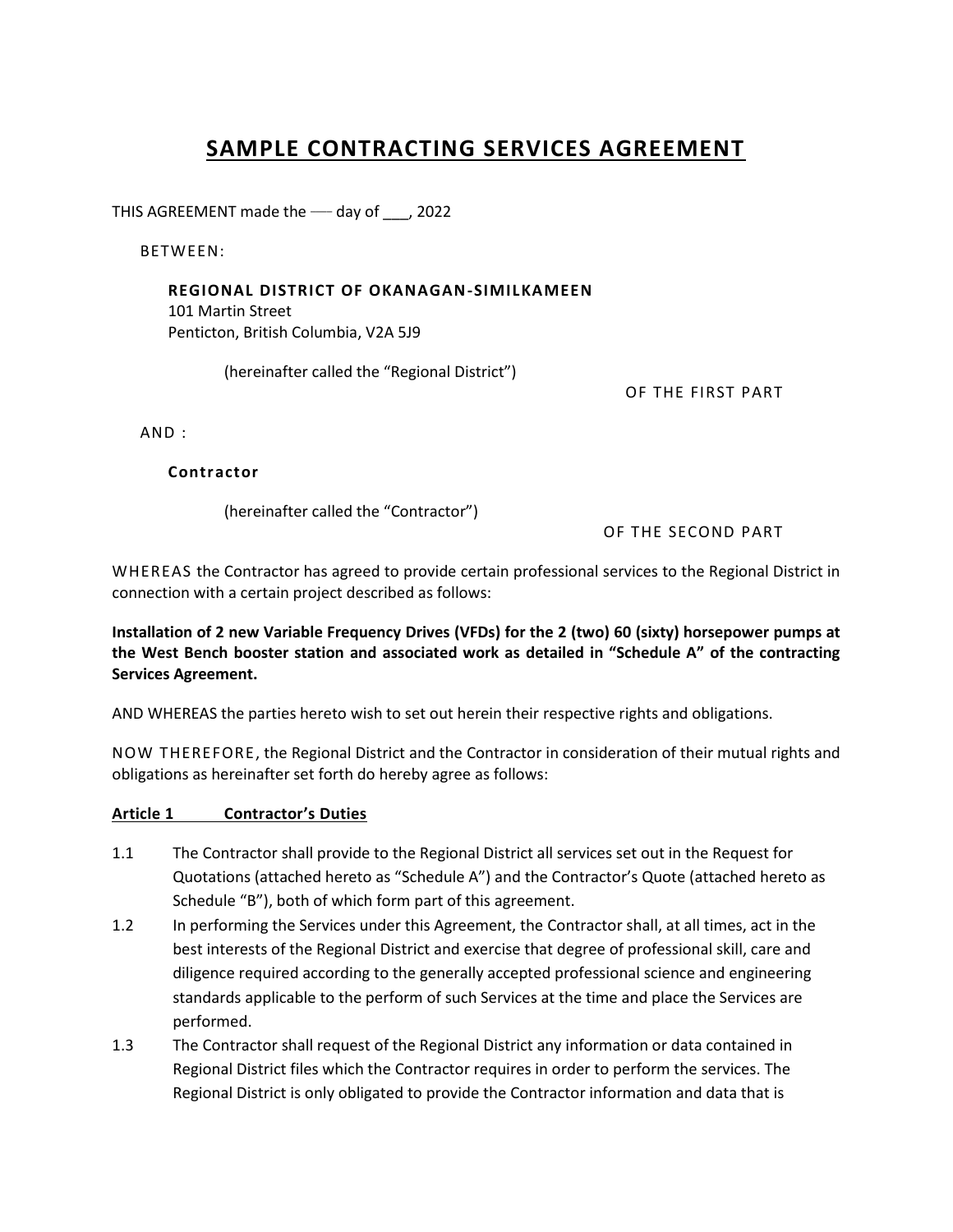pertinent to the terms of reference and work program as set out in Schedules "A" and "B". The Contractor may rely on such information or data as may be provided by the Regional District without independent verification.

- 1.4 To ensure that the Project is processed in a timely manner, the Contractor and the Regional District will apply their best efforts to meeting the following deadlines:
	- a) Phone call inquiries from the Regional District will be returned within 24 hours;
	- b) Public inquiries to the Contractor on technical issues will be returned within 48 hours;
	- c) Meetings will be scheduled within 5 working days from the date of request;
	- d) Review comments for material submitted by the Contractor will be processed by the Regional District within 14 days of receipt.
- 1.5 At the commencement of the Project, the Contractor shall, at the Regional District's request, provide the Regional District with a detailed analysis of the cost estimate for each component of the project including a monthly cumulative cash flow relative to the approved schedule of work. The cost estimates for fees and disbursements shall be as set out in Schedule "B".

## **Article 2 Fees and Disbursements**

- 2.1 Invoices may be rendered on a monthly basis prorated to the work completed or, at the conclusion of each phase by the Contractor to the Regional District, and shall be delivered to the Regional District of Okanagan-Similkameen, 101 Martin Street, Penticton, British Columbia, V2A 5J9. Invoices shall be payable in full by the Regional District within thirty (30) days of receipt.
- 2.2 The Contractor shall provide all necessary and sufficient substantiation to the Regional District in order to verify any invoice upon request. If the Regional District is unable to verify any invoice within the said period, any payment by the Regional District either may be withheld or may be made and treated as an advance pending verification of the invoice.
- 2.3 Any necessary adjustments which have not been made prior to payment of an invoice may be made by the Regional District at the time of a later payment. If the Regional District is shown to have overpaid, the Regional District may deduct the amount from any other sums due to the Contractor from the Regional District or the Contractor shall pay the amount to the Regional District within thirty (30) days of the amount being agreed upon or otherwise established.
- 2.4 The Regional District may request the Contractor to submit prior to payment of the final invoice a statutory declaration or other proof that there are no outstanding costs, assessments, liens or claims in connection with the project.
- 2.5 Costs which have not been identified by the Contractor in the cost estimate will not be paid by the Regional District without prior approval and confirmation in writing. No payment shall be made to the Contractor for cost overruns that have not been the subject of prior notice and approval by the Regional District.
- 2.7 Any change in the rates charged for fees and disbursements or maximum payable must be approved in advance, in writing, by the Regional District. No payment shall be made to the Contractor for cost overruns that have not been the subject of prior notice and approval by the Regional District.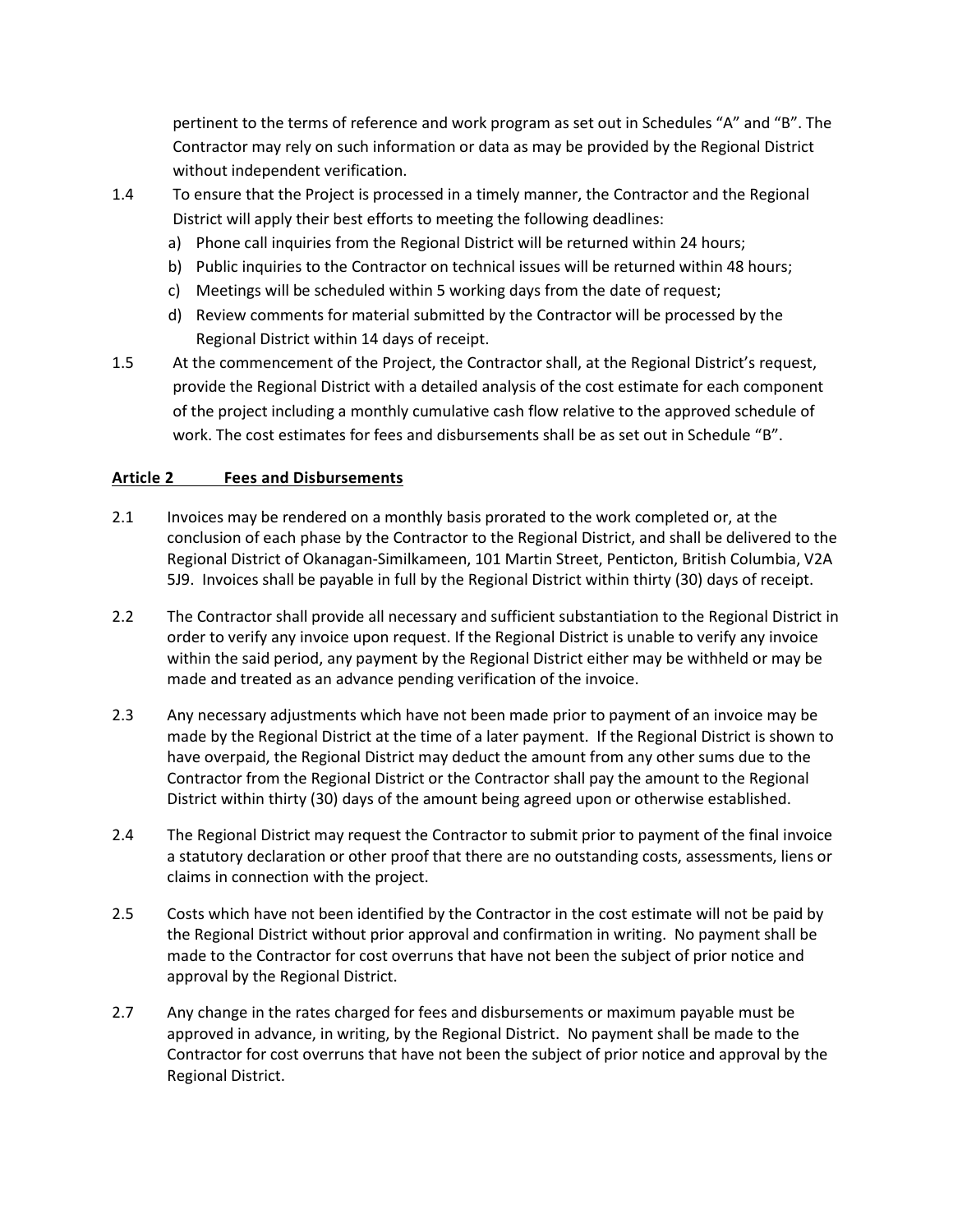## **Article 3 Confidentiality, Ownership and Use of Documents and Materials**

- 3.1 The Contractor shall act in a confidential manner and make their best efforts to keep confidential all communications, plans, specifications, reports or other information used in connection with the project unless the same are stated by the Regional District to be in the public domain except as required by law; or by prior written consent of the Regional District. The Contractor shall instruct all his employees and agents of obligations under this Article.
- 3.2 All studies, reports, drawings, plans, designs, specifications, models, photographs, software; ie custom applications, digital data, etc., and the other intellectual properties and materials developed for the Regional District are the property of the Regional District regardless of whether the project proceeds and the Regional District reserves the copyright, patent and trademark therein and in the work executed there from and they shall not be used on any other work without the prior written agreement of the Regional District.
- 3.3 The Regional District acknowledges and agrees that the Contractor's Services have been provided for a specific purpose. Any reuse, modification, or misuse of the Contractor's studies, reports, drawings, plans, designs, specifications, models, software, processes, documents, or other information by the Regional District or third parties shall be at the Regional District's sole risk and responsibility.

## **Article 4 Special Tools and Equipment**

- 4.1 All necessary special tools, equipment and other things shall be acquired by the Contractor solely at the Contractor's cost and shall be the property of the Contractor unless the Regional District specifically authorizes the purchase of a specific item at the Regional District's expense.
- 4.2 The cost of special tools, equipment and other things that have not been specifically identified in detail by the Contractor or specifically authorized in writing by the Regional District during performance of the project shall be considered to be within the overhead of the Contractor.
- 4.3 If the Regional District specifically authorizes, in writing, that the Contractor shall purchase any special tool, equipment, or other things at the expense of the Regional District then such items shall become the property of the Regional District. The Contractor shall bear the risk of loss or damage, normal wear and tear excepted, to all such items from the time when such items are out of the possession and control of the Regional District. Upon completion of the project, the Contractor shall deliver all such special tools, equipment and other things to the Regional District.

## **Article 5 Sub-Contractors**

- 5.1 The Contractor may, with the prior written approval of the Regional District, engage the services of sub-consultants or sub-contractors to perform work which the Contractor is unable to perform.
- 5. 2 The Contractor shall advise the sub-consultants and sub-contractors in writing prior to their participation in the project, of the duties and obligations arising out of this agreement between the Contractor and the Regional District.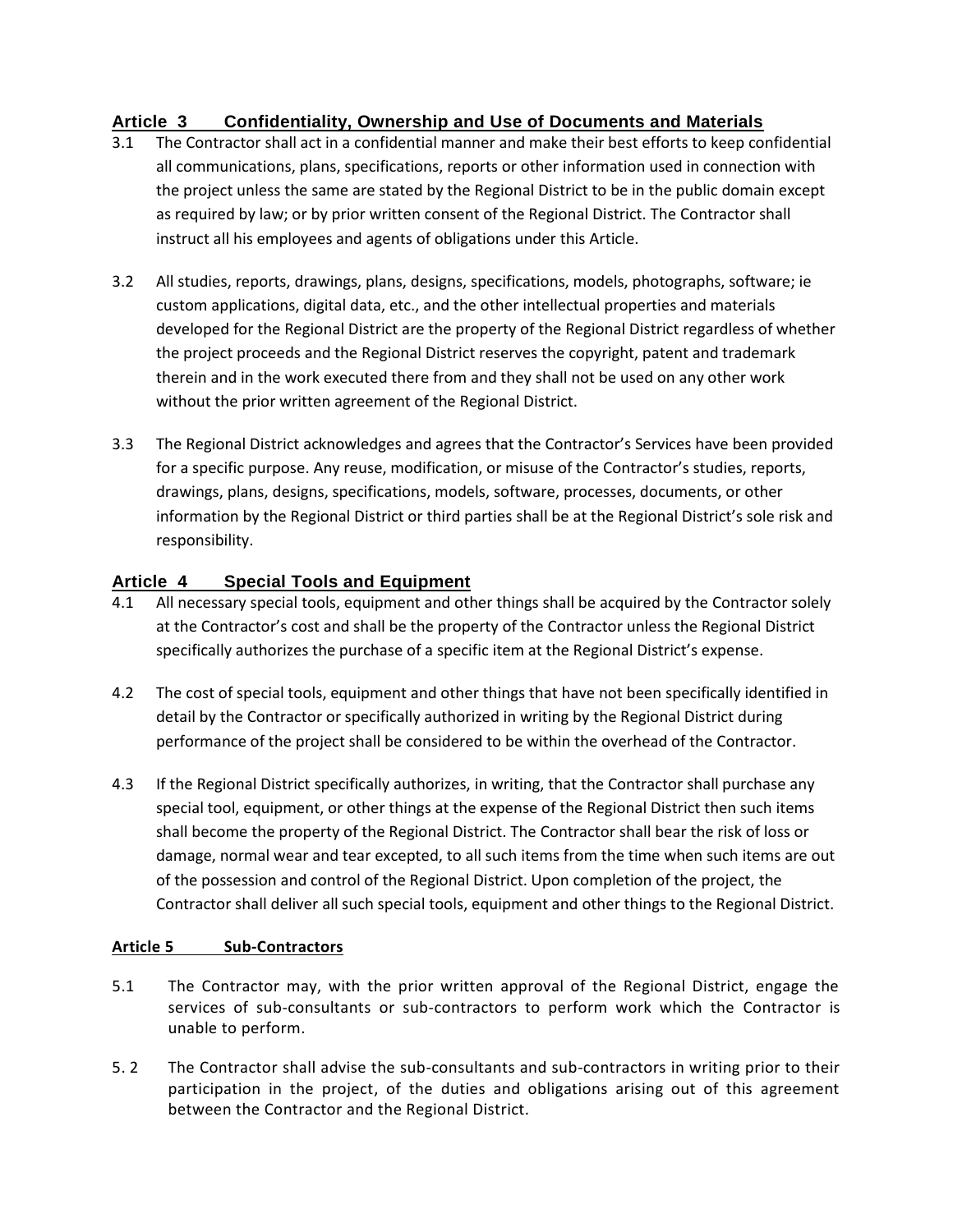- 5.3 The Contractor shall be responsible to the Regional District for all work carried out by subconsultants and sub-contractors in connection with the project as if such work had been performed by the Contractor.
- 5.4 The Contractor shall be responsible to the Regional District for the acts and omissions of all sub-consultants and sub-contractors, their employees and agents, as if such sub-consultants and sub-contractors, their employees and agents, were persons directly employed by the Contractor.

## **Article 6 Termination**

#### **By the Regional District:**

6.1 If the Contractor is in default in the performance of any of their material obligations set forth in this agreement, then the Regional District may, by written notice to the Contractor, require such default to be remedied.

If, within thirty (30) days after delivery of such notice, such default shall not have been corrected or reasonable steps to correct such default have not been taken, the Regional District may, without limiting any other right or remedy the Regional District may have, immediately terminate this agreement and discharge its obligations under this agreement by paying for the cost of the services rendered and disbursements incurred by the Contractor and remaining unpaid as of the effective date of the termination.

6.2 If the Regional District decides for any reason not to proceed with the Project, the Regional District may terminate this agreement by giving thirty (30) days prior written notice to the Contractor. Upon receipt of such written notice, the Contractor shall perform no further services other than those reasonably necessary to close out the project.

In such event, the Contractor shall be paid by the Regional District for all services performed and all disbursements incurred pursuant to this agreement and remaining unpaid as of the effective date of such termination.

#### **By the Contractor:**

6.2 If the Regional District is shown to be in default in performance of any of its material obligations set forth in this agreement, then the Contractor may, by written notice to the Regional District, require such default to be rectified.

If, within thirty (30) days after receipt of such notice, such default not have been corrected, or reasonable steps have not been taken to correct such default, the Contractor may, without limiting any other right or remedy they may have, immediately terminate this agreement. In such an event, the Contractor shall be paid by the Regional District for all services performed and disbursements incurred pursuant to this agreement and remaining unpaid as of the effective date of such termination.

6.3 If the Contractor's services are suspended by the Regional District at any time for more than thirty (30) days through no fault of the Contractor, then the Contractor shall have the right at any time until such suspension is lifted by the Regional District, to terminate this agreement upon giving written notice thereof to the Regional District.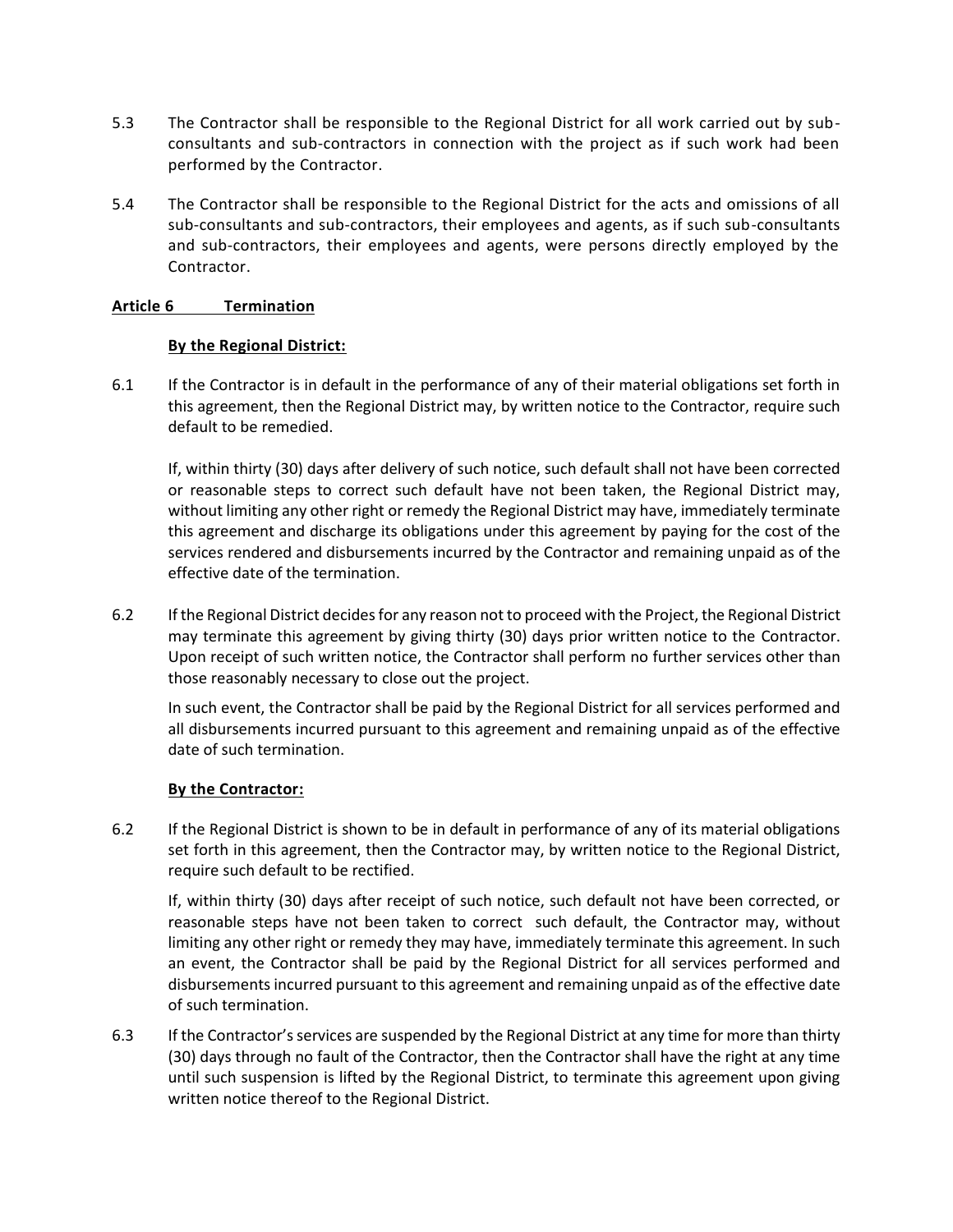In such event, the Contractor shall be paid by the Regional District for all services performed and all disbursements incurred pursuant to this agreement and remaining unpaid as of the effective date of such suspension.

## **Article 7 Compliance with Laws**

- 7.1 The Contractor shall ensure that the Services comply with all relevant legislation including Statutes, Codes, Bylaws and Regulations as well as Regional District policies and procedures. Where there are two or more laws, ordinances, rules, regulations or codes applicable to the Services, the more restrictive shall apply. Without restricting the generality of the foregoing, the Contractor shall abide by all provisions of the *Workers Compensation Act, RSBC 2019,* and upon request by the Regional District, shall supply proof that all assessments have been paid.
- 7.2 This Agreement shall be governed by and interpreted in accordance with the law of the province of British Columbia and each of the parties, by executing this Agreement, irrevocably attorns to the exclusive jurisdiction of the courts of British Columbia.
- 7.3 No provision of this Agreement shall be deemed to have been changed unless made in writing signed by the Regional District and the Contractor, and if any provision is unenforceable or invalid for any reason whatever, such unenforceability or invalidity shall not affect the remaining provisions of this Agreement and such provisions shall be severable from the remainder of this Agreement.

## **Article 8 Public Liability and Insurance**

- 8.1 The Contractor shall, at their expense, establish and maintain Professional Errors and Omissions Insurance acceptable to the Regional District as follows:
	- 1. Preliminary Project where fees do not exceed \$15, 000: Insurance limit shall be a minimum of \$250, 000 per claim and \$500,000 per policy period.
	- 2. Studies with no designing required: Insurance limit shall be a minimum of \$500,000 per claim and \$1,000,000 per policy period.
	- 3. Design assignments and/or planning services covering projects not exceeding \$1,000,000 in value: Insurance limit shall be a minimum of \$500,000 per claim and \$1,000,000 per policy period.
	- 4. Design assignments and/or planning services covering projects exceeding \$1,000,000 in value: Insurance limit shall be a minimum of \$1,000,000 per claim and \$1,000,000 per policy period.
- 8.2 The Contractor's Professional Errors and Omissions Insurance shall be maintained continuously during the term of this Consulting Services Agreement and subsequently continue to be in force for twelve (12) months beyond the project completion date of services (i.e. submission of Final Report, as approved in writing by the Regional District)

The Contractor shall provide to the Regional District a Certificate of Insurance verifying that the Contractor has such Professional Errors and Omissions Insurance. The Certificate of Insurance shall indicate that notice will be given or sent by registered mail to the Regional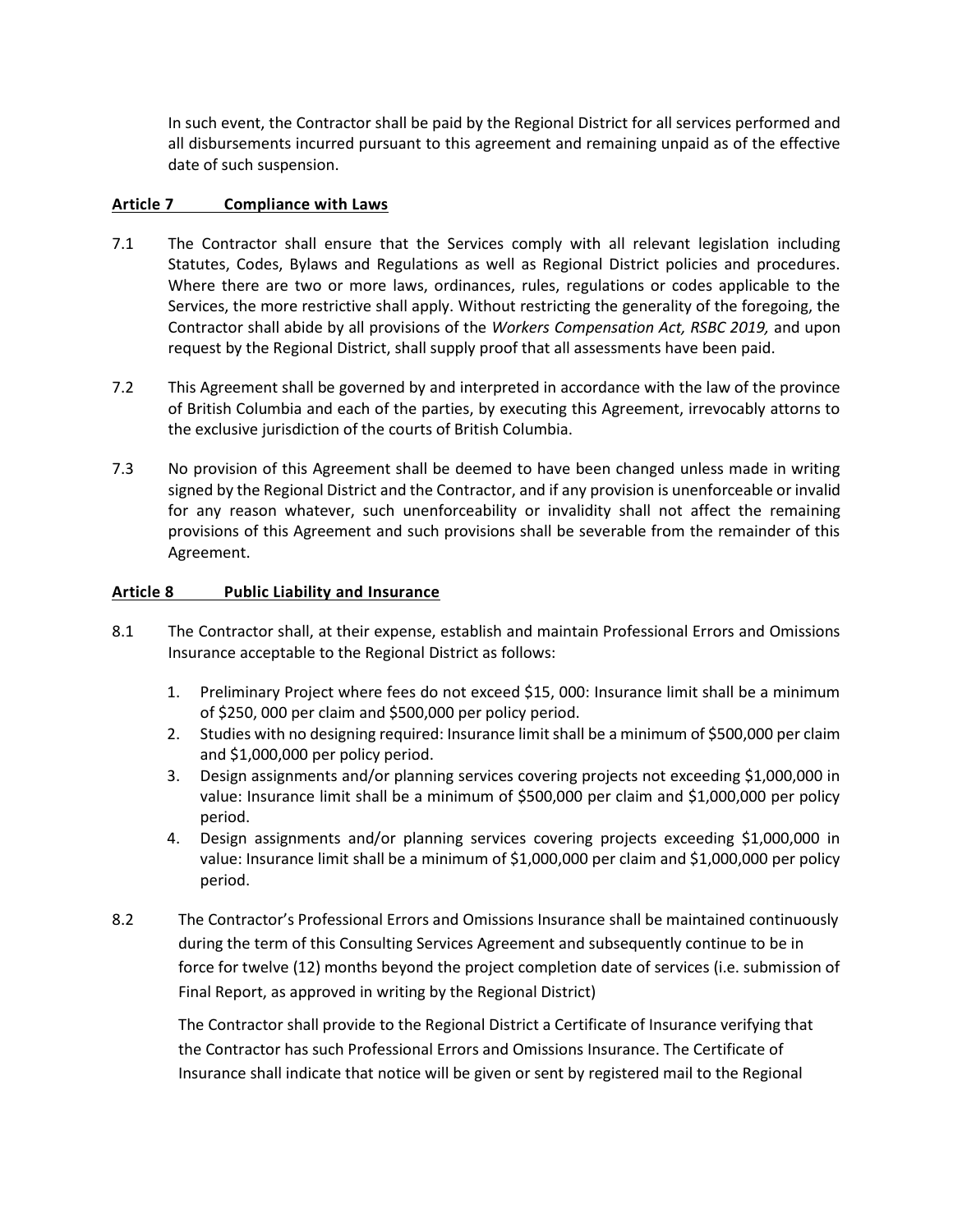District at least thirty (30) days in advance of cancellation of this insurance. Upon request, the Contractor shall provide the said policy of insurance for inspection by the Regional District.

The Contractor shall provide the Regional District at least thirty (30) days written notice in advance of any material change or amendment to such Professional Errors and Omissions Insurance restricting coverage. Notice shall be given or sent by registered mail to the Regional District.

- 8.3 At the time of signing this Consulting Services Agreement, the Contractor shall provide, maintain and pay for Comprehensive General Liability Insurance on an occurrence basis for the Contractor with insurance limits of not less than \$5,000,000 inclusive per occurrence for bodily injury and property damage and shall include coverage for:
	- 5. Premises, activities and operations liability
	- 6. Blanket contractual liability
	- 7. Cross liability
	- 8. Contingent employers' liability
	- 9. Owners and consultants protective liability
	- 10. Employees as additional insureds
	- 11. Personal injury
	- 12. Broad form loss of use
	- 13. Owned and non-owned automobile liability
	- 14. The Regional District as an additional insured
- 8.4 The Contractor shall, at all times, indemnify, release and save harmless the Regional District, its officers, directors, agents and employees from and against all claims, damages, losses and expenses arising at law and in equity from personal injury, death, or damage to third party property to the extent directly attributable to the negligent acts, errors and omissions of the Contractor.

The Regional District shall, at all times, defend, indemnify, and save harmless the Contractor and its agents, officers, Directors, and employees from and against all claims, damages, losses and expenses, arising out of or resulting from the Services performed by the Contractor, inclusive of any claims made by third parties, or any claims against the Contractor arising from the acts, errors or omissions of the Regional District, its employees, agents, sub-contractors, and sub consultants.

## **Article 9 Arbitration**

- 9.1. All matters in dispute under this agreement may, with the concurrence of both the Regional District and the Contractor, be submitted to arbitration to a single arbitrator appointed jointly by them and the provisions of the *Arbitration Act, SBC 2020,* shall apply.
- 9.2 No one shall be nominated to act as arbitrator who is in any way financially interested in the project or in the affairs of either the Regional district or the Contractor.

## **Article 10 Independent Contractor**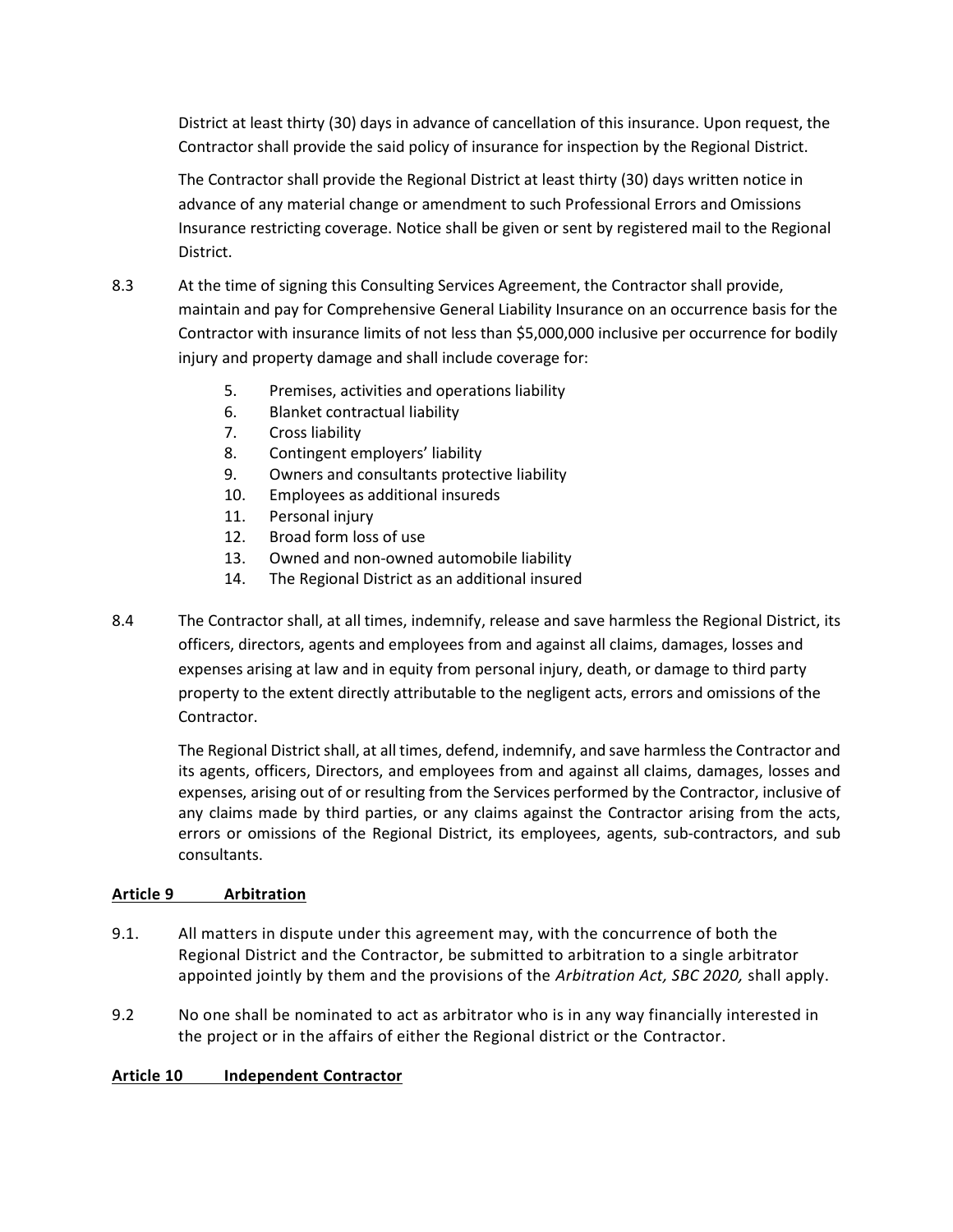10.1 Nothing in this agreement or the Contractor's performance of their duties under this agreement shall constitute or create an employer-employee relationship. The Contractor shall act solely as an independent contractor and not as an employee or agent of the Regional District and is not authorized to create obligations on the part of the Regional District to third parties.

## **Article 11 Waiver**

11.1 Any failure of the Regional District at any time to enforce or require strict compliance with any of the terms of this agreement shall not constitute a waiver or relinquishment of any such terms and the same shall remain at all times in full force and effect.

## **Article 12 Records and Audit**

- 12.1 The Contractor shall keep reasonable and proper records, accounts, statements and other relevant documents for a period of not less than twelve (12) months after completion of the Project or for such extended period as the Regional district my request in advance in writing.
- 12.2 The Contractor shall permit the Regional District to inspect , audit, and copy all records, accounts, statements and other relevant documents of the Contractor relating to the Project at all reasonable business hours in the offices of the Contractor unless otherwise agreed in writing by the parties.

#### **Article 13 Successors and Assigns**

- 13.1 This agreement shall inure to the benefit of and be binding upon the parties hereto and their respective executors, heirs, administrators, successors and assigns.
- 13.2 Neither party may assign this agreement without the prior consent in writing of the other, which consent shall not be unreasonably withheld.

## **Article 14 Notices**

14.1 All notices required by this agreement to be given by either party shall be deemed to be property given and received within two (2) business days, if made in writing to the other party, by registered mail, or facsimile addressed to the regular business address of such party.

## **Article 15 Term**

- 15.1 The parties hereto agree that the Term of this Contracting Services Agreement will be; \_\_\_\_\_\_\_\_\_\_, 2021 until \_\_\_\_\_\_\_\_, 202\_\_.
- 15.2 The term of this Agreement may be extended or amended by mutual consent of the parties. A written notice of proposed changes shall be given by the Contractor or by the Regional District and within three (3) business days of the party receiving the notice the said party shall indicate, in writing, acceptance, rejection, or request for further time to review or request submission of additional supporting information.

## **Article 16 Entire Agreement**

16.1 This agreement constitutes the sole and entire agreement between the Regional District and the